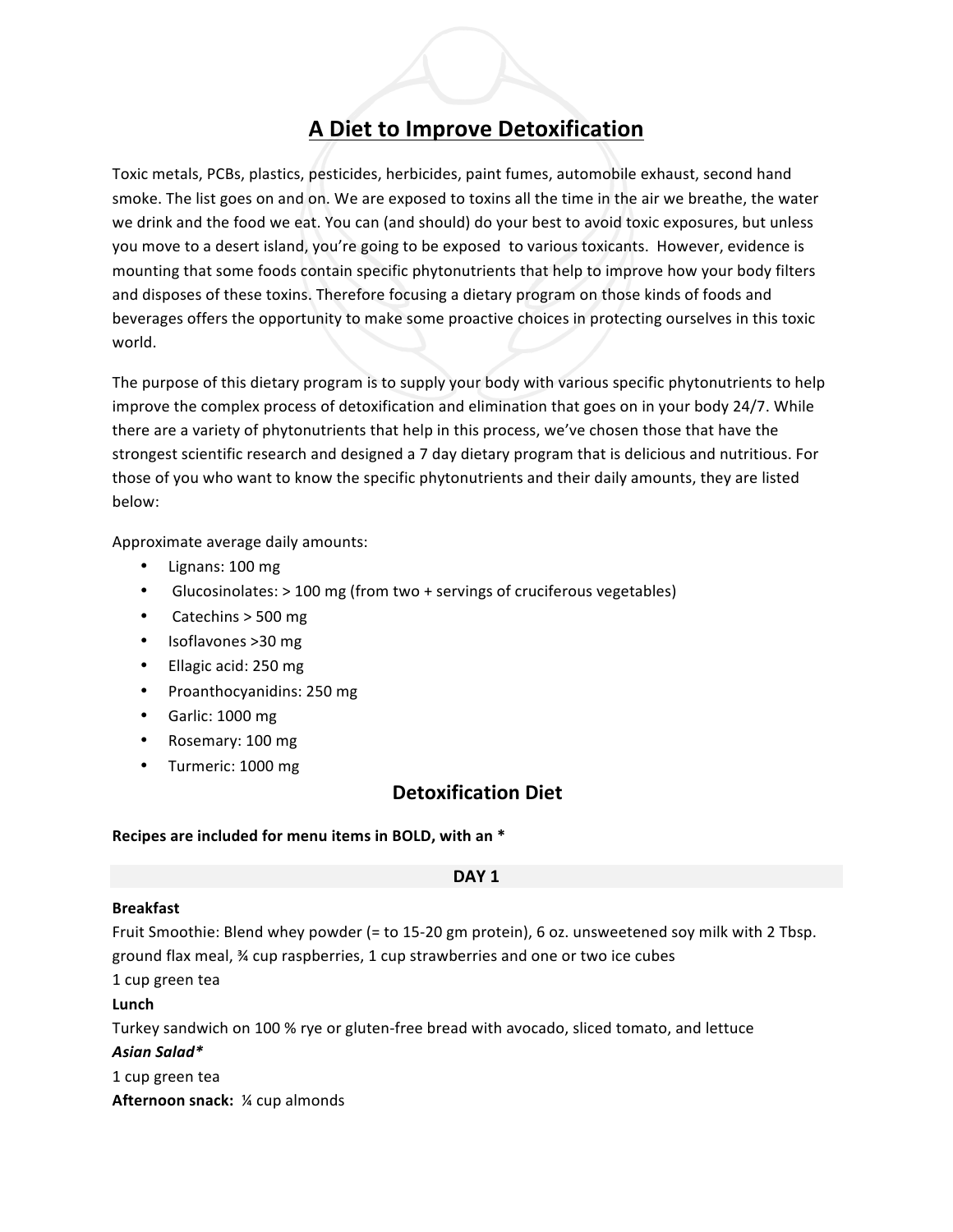**Dinner** Broiled wild salmon *Rice&and&Veggie&Torte\** Fresh apple 1 cup green tea

#### **DAY 2**

**Breakfast Steel Cut Oats, topped with:** Organic Greek yogurt or soy yogurt, 2 Tbsp ground flax seeds, and ¼ tsp ground cinnamon. Garnish with 2 Tbsp chopped pecans and  $%$  cup fresh or frozen unsweetened raspberries 1 cup green tea **Lunch** Leftover Rice and Veggie Torte *Edamame&and&Asparagus Salad\** 1 cup green tea Afternoon snack: Mixed Berries: 1 cup strawberries and ½ cup blueberries **Dinner** *Vegetable&Dal&Curry\*& Rosemary&Roasted&Potatoes\* Artichokes\** 1 cup green tea

#### **DAY 3**

#### **Breakfast**

Organic Cottage cheese or plain yogurt topped with 1 cup raspberries, 2 T. chopped hazelnuts, 2 Tbsp flax, and  $\frac{1}{4}$  tsp ground cinnamon Hardboiled egg (or, you may substitute smoothie from Day 1 if you wish, but use the flax, berries and nuts from day 3) 1 cup green tea **Lunch" Cauliflower Leek Soup\*** Tuna salad on rice cakes, whole wheat bread, or low carbohydrate tortilla 1 cup green tea Afternoon snack: 1 medium nectarine **Dinner"** Broiled flank steak using free range beef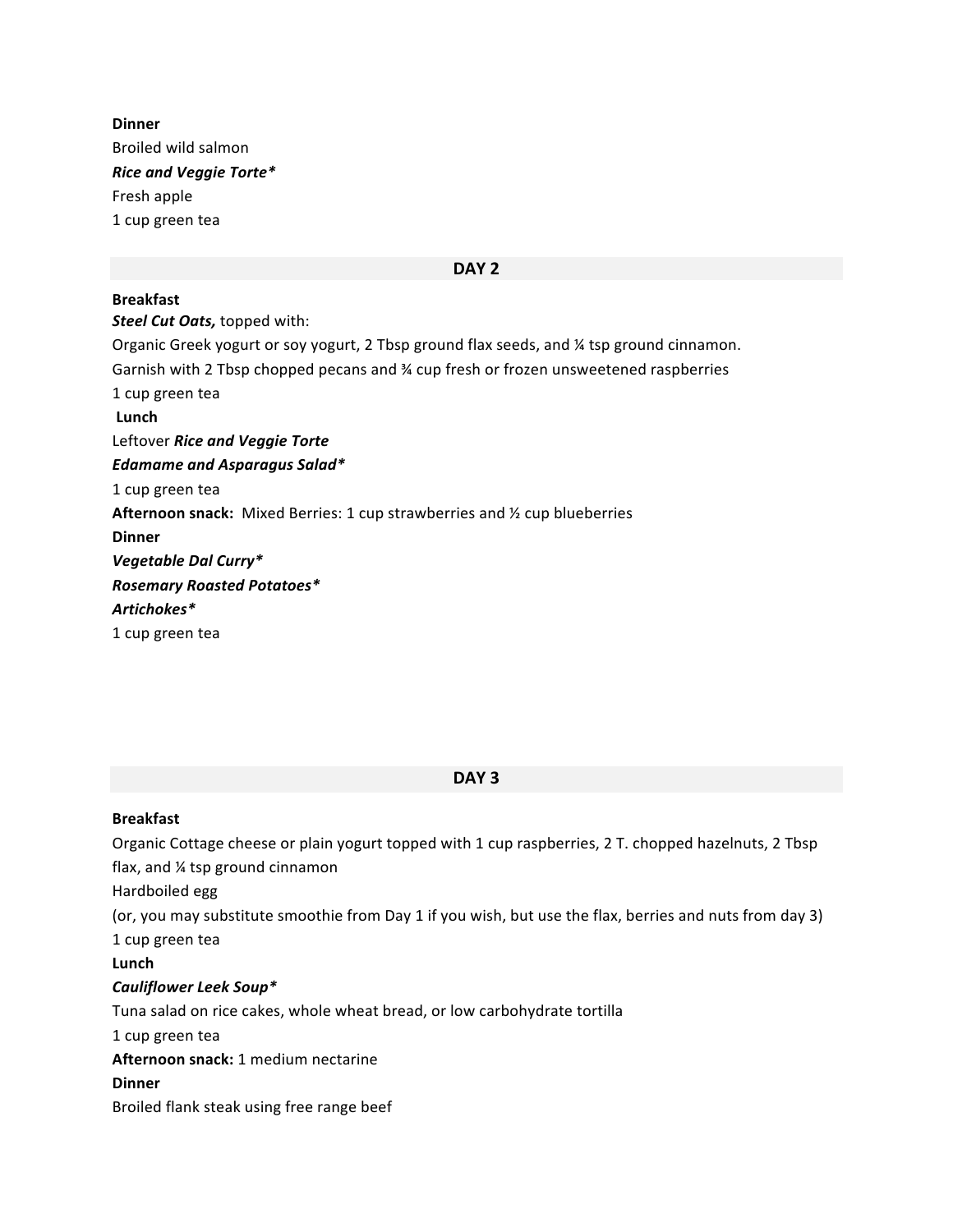# Baked yam or sweet potato, topped with coconut oil

*Sesame Broccoli&with&Garbanzo&Beans\**

Mixed green salad with thinly sliced red onion, artichoke hearts, carrots, dressed with *Vinaigrette Dressing\**

#### *Tofu&Lemon&Cream\**

1 cup green tea

#### **DAY 4**

# **Breakfast**

*Scrambled&Greens\**

1 orange

1 cup green tea

**Lunch**

### *Beans&and&Greens&Soup&with&Rosemary\**

Steak salad: Mixed greens of your choice, leftover sliced steak, cherry tomatoes, % cup finely chopped red cabbage, additional chopped vegetables of your choice, ¼ cup kidney beans, garnished with 2 Tbsp. chopped pecans, tossed with **Vinaigrette Dressing** \*

Ryvita crackers or rice cakes

1 cup green tea

### **Afternoon"snack**

Almond milk smoothie with 1 cup raspberries,  $\frac{1}{4}$  tsp. ground cinnamon, and 2 Tbsp flax

**Dinner**

*Curried&Vegetable&Stew\**

**Orange, Roasted Beet, and Arugula Salad\*** 

Leftover Tofu Lemon Cream\*

1 cup green tea

#### **Day"5**

#### **Breakfast**

Cold cereal (Crispy Rice, Puffed Rice, etc) with 2 Tbsp flax, almond or rice milk, and ¾ cup straw. 1 cup green tea Lunch Lentil soup\* **Leftover Asparagus and edamame salad** 1 cup green tea Afternoon snack: 20 Green grapes **Dinner** *Roast Chicken&with&Rosemary\** Artichoke (or add artichoke hearts to the salad at lunchtime)

Whole wheat or brown rice pasta with olive oil and sautéed crushed garlic cloves, topped with  $\frac{1}{2}$  cup steamed kale or collard greens tossed with additional olive oil and crushed garlic cloves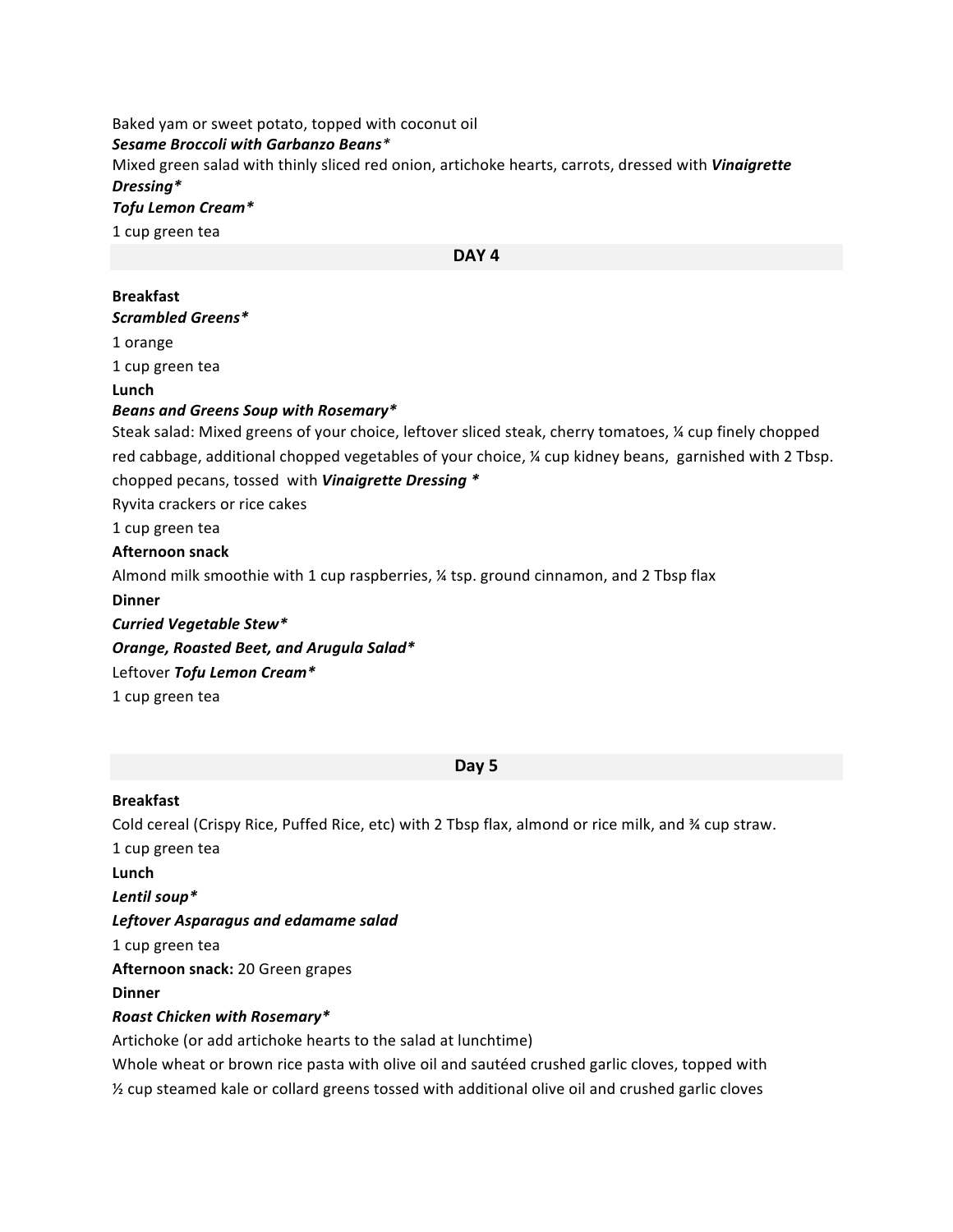Fresh fruit salad: mango, sliced kiwi, 1/3 cup blueberries, and 1 cup raspberries 1 cup green tea

# **DAY 6**

| <b>Breakfast</b>                                                                                                                                                              |
|-------------------------------------------------------------------------------------------------------------------------------------------------------------------------------|
| Poached eggs on a bed of spinach, sautéed in olive oil with 1 clove crushed garlic                                                                                            |
| 1/ <sub>2</sub> grapefruit                                                                                                                                                    |
| 1 cup green tea                                                                                                                                                               |
| Lunch                                                                                                                                                                         |
| Leftover Curried Vegetable Stew*                                                                                                                                              |
| 1 plum                                                                                                                                                                        |
| 1 cup green tea                                                                                                                                                               |
| <b>Afternoon snack</b>                                                                                                                                                        |
| Smoothie with almond milk, 2 Tbsp flax meal, $\frac{1}{4}$ tsp ground cinnamon, $\frac{1}{4}$ cup raspberries and $\frac{1}{2}$ cup                                           |
| blackberries                                                                                                                                                                  |
| <b>Dinner</b>                                                                                                                                                                 |
| Stir-fried Tofu with Ginger Broccoli*<br>Rosemary Roasted Cauliflower & Pine Nuts*<br>1 cup green tea                                                                         |
| Day 7                                                                                                                                                                         |
|                                                                                                                                                                               |
| <b>Breakfast</b>                                                                                                                                                              |
| Fruit Smoothie:                                                                                                                                                               |
| Blend 6 oz. unsweetened soy milk with Whey protein powder, 2 Tbsp. ground flax meal, 1 1/2 cups<br>raspberries, 1⁄4 tsp cinnamon, and one or two ice cubes<br>1 cup green tea |
| Lunch                                                                                                                                                                         |
| Leftover Roast Chicken with Rosemary*                                                                                                                                         |
| Quinoa salad*                                                                                                                                                                 |
| 1 cup green tea                                                                                                                                                               |
| Afternoon snack: 1/2 cantaloupe, topped with 1/2 cup blueberries                                                                                                              |
| <b>Dinner</b>                                                                                                                                                                 |
| Tempeh Stir-fry* with fresh minced garlic (use 1 clove per person)                                                                                                            |
| Brown rice                                                                                                                                                                    |
| <b>Roasted Brussels Sprouts*</b>                                                                                                                                              |
| Fresh apple                                                                                                                                                                   |
| 1 cup green tea                                                                                                                                                               |

## **RECIPES**

Asian Salad – yields 10 servings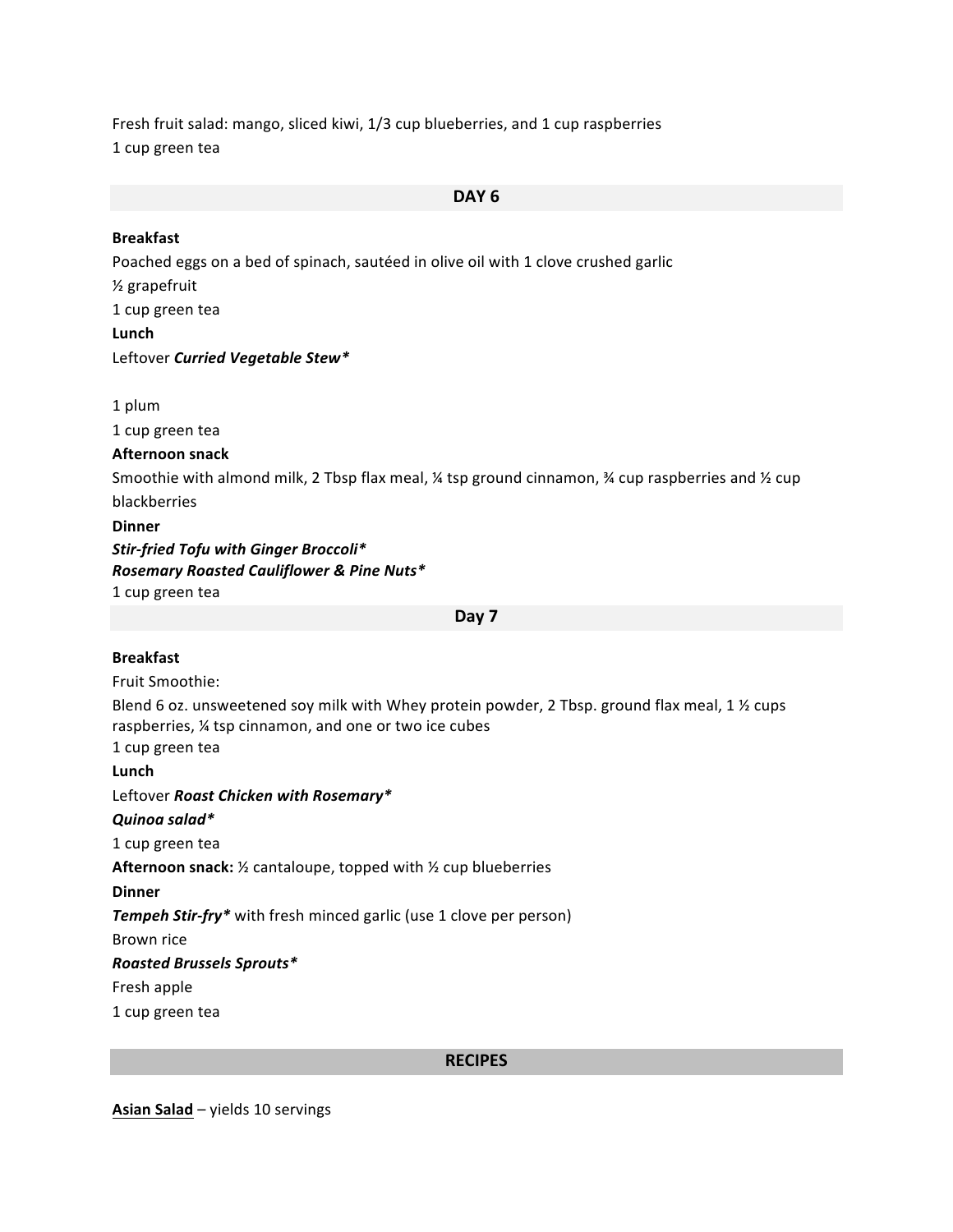#### **Dressing**

2/3 cup grapeseed or canola oil 1/3 cup rice vinegar, (be sure to use 'unseasoned'  $-$  no sugar added) 1 Tbsp. sesame oil 3 Tbsp. Dijon mustard 1 clove garlic, minced 1 3-inch piece of fresh ginger 1 tsp. agave syrup or pure maple syrup Salt and pepper to taste

Whisk all ingredients together and set aside. This can be made up to several days ahead of time and stored in the refrigerator.

#### **Salad**

1 medium head of Napa cabbage, end cut off and cut into quarters 8 oz. bean sprouts 1 small jicama or daikon, peeled and sliced into thin pieces 1 bunch green onions, thinly sliced, dark green end discarded 1 large red pepper, cut in half and sliced very thin 1 stalk of celery, sliced thin  $\frac{1}{2}$  cup slivered almonds 1 bunch cilantro, chopped, (set aside several Tbsp. for garnish)

Slice each quarter of cabbage very thin and place into a large serving bowl. Add bean sprouts, jicama or daikon, green onion, pepper and celery and mix well to combine. Add half the cilantro and half the dressing and toss well. Allow to sit for a few minutes to blend. Add more dressing as needed, being careful not to make it too wet. It will become wetter as it sits; wait until serving before adding more if needed. Refrigerate if not serving immediately. Just prior to serving toss in almonds and garnish with remaining cilantro.

#### Rice and Veggie Torte - yields 4-6 servings

2 tsp. olive oil 4 cloves garlic, minced 1 medium onion, chopped finely 1/3 cup sunflower seeds 1 tsp. curry powder 1 cup finely chopped arugula 1 cup finely chopped turnip greens or bok choy 2 cups broccoli florets 2 cups cooked brown rice 1 large tomato, chopped 1 tsp. each basil and thyme 2&eggs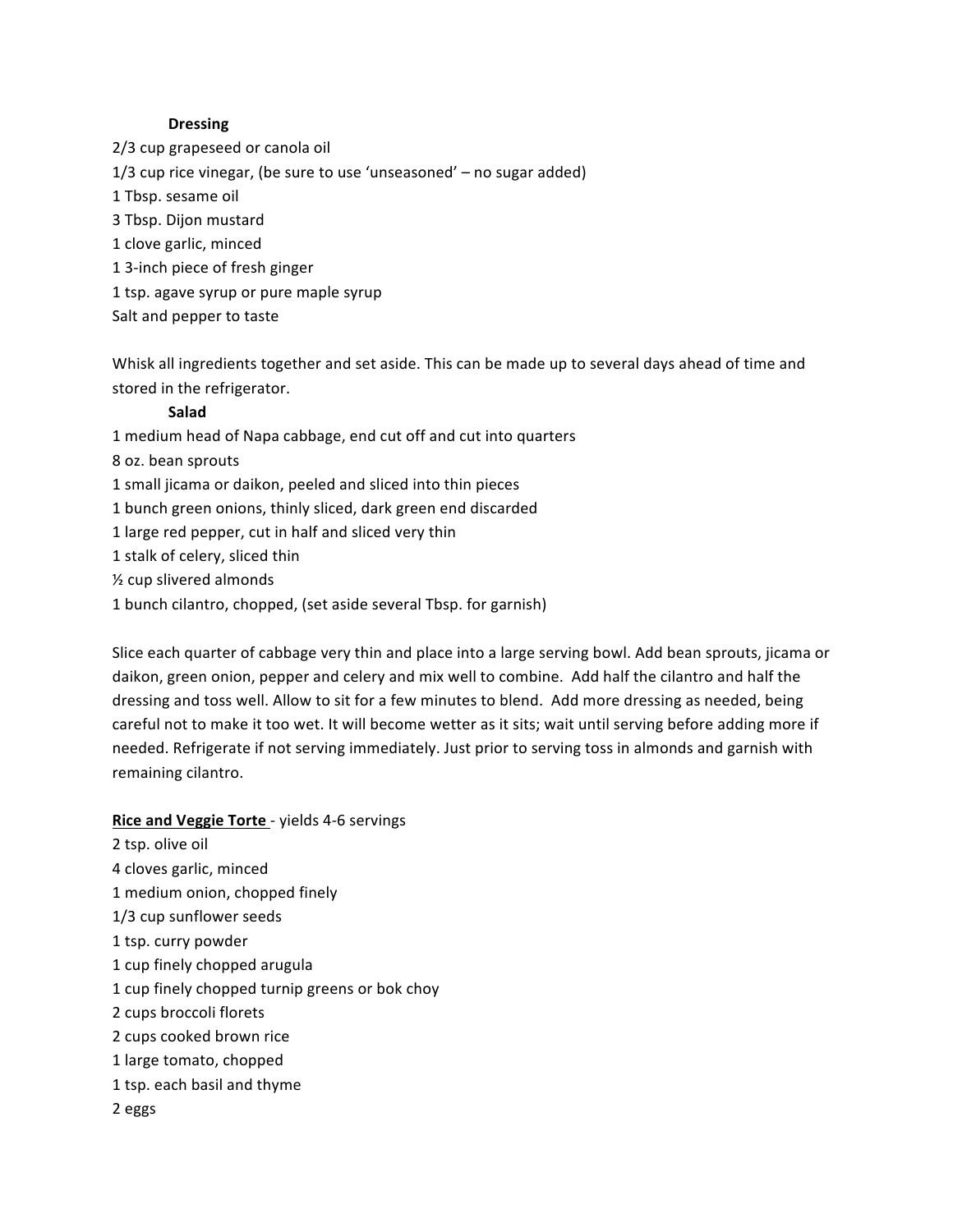2 egg whites  $\frac{1}{2}$  cup part skim ricotta cheese 1 tsp. Dijon mustard  $1/3$  cup low fat milk 2 Tbsp. parmesan cheese Paprika for garnish

Heat olive oil over medium heat in a wok or sauté pan. Add garlic, onion, seeds and curry powder, and arugula, and sauté for about 3-4 minutes. Transfer to a medium mixing bowl. Bring a large pot of water to a boil and immerse broccoli florets and turnip greens or bok choy for 2 minutes. Drain well and mix with sautéed garlic mixture. Add rice, tomato, basil, and thyme. Preheat oven to 375 degrees. Oil a 10 inch pie plate.

In separate bowl, combine eggs, egg whites, ricotta, mustard, milk, and parmesan cheese. Add to rice mixture and mix well. Put mixture into prepared pie plate. Sprinkle with paprika and bake for 25-30 minutes or until firm in the center. Let cool slightly before serving.

#### **Steel Cut Oats**

Soak oats overnight in a heavy saucepan, using about 1/3 cup of oats per person, your choice of unsweetened almond or soy milk. Use at least double the amount of milk. Cover and refrigerate. Add additional milk or water in the morning and bring to a boil, lower heat and simmer, covered, until the consistency is to your liking. This should take about 10-15 minutes.

#### **Asparagus-Edamame Salad** – yields 6 servings

- 1 lb. medium asparagus, ends discarded
- 1 (16-oz.) package frozen edamame (green soy beans), defrosted and drained
- 2 Tbsp. olive oil, divided
- $\frac{1}{4}$  lb. arugula (or use  $\frac{1}{2}$  watercress)
- % cup shredded parmesan, optional
- 2 tsp. balsamic vinegar
- Salt and pepper to taste

Cut asparagus stalks into ¼-inch diagonal slices, separating tips. In a wok or large sauté pan, stir-fry asparagus stalks in 1 Tbsp. olive oil over medium heat until slightly browned. Add tips and continue to stir-fry for another 4-5 minutes. Remove from heat and toss with defrosted edamame, salt and pepper. Pile arugula (or arugula and watercress) in a salad bowl and toss with remaining Tbsp. olive oil. Top with asparagus and edamame, and sprinkle with optional shredded parmesan. Drizzle with balsamic vinegar and serve immediately.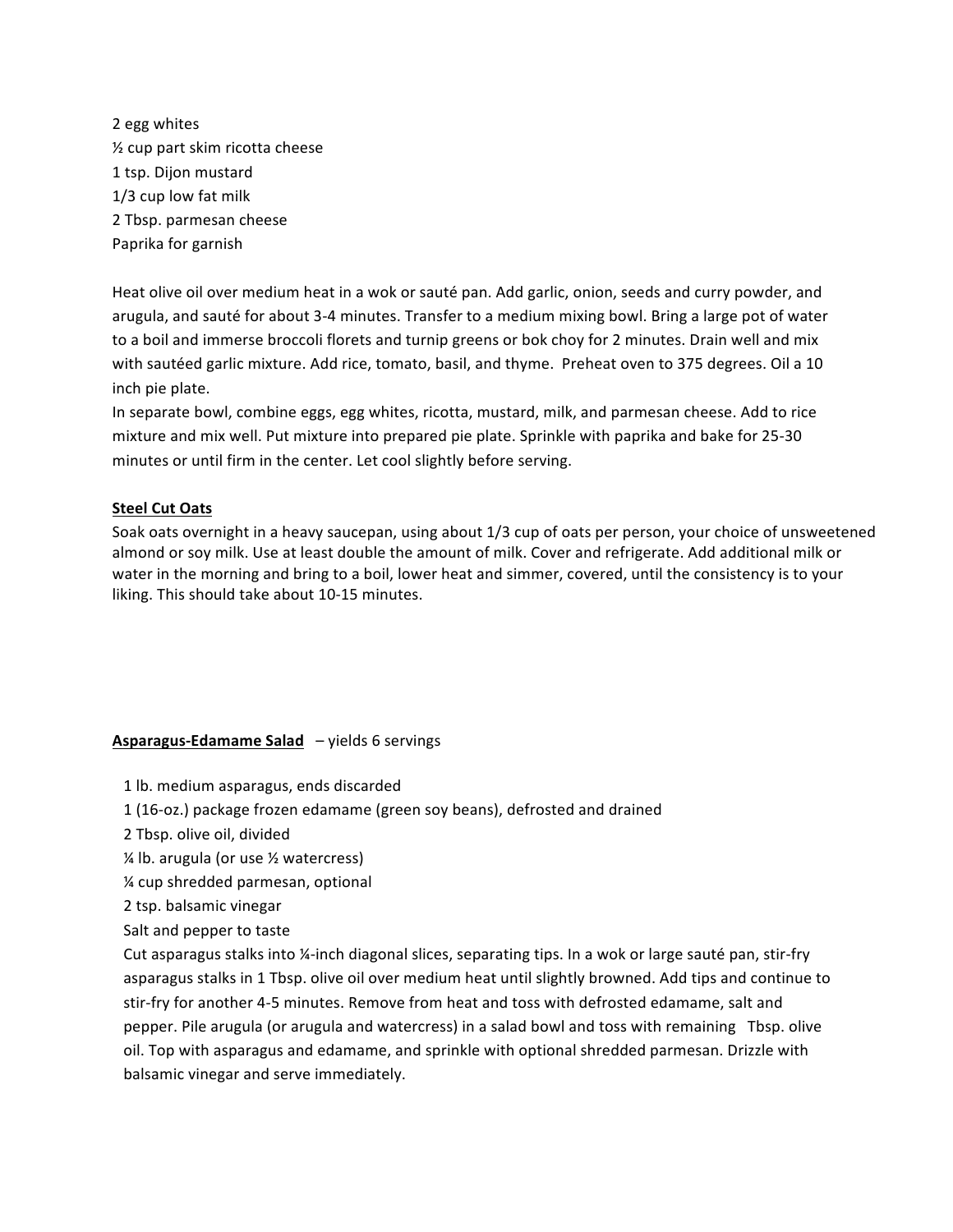**<u>Vegetable Dal Curry</u>** - yields approximately 4 servings 2 tsp. cold-pressed, extra virgin olive oil 1/2 cup chopped onion 2-3 tsp. turmeric powder 1/2 tsp. coriander powder  $1/4$  tsp. ground cumin 2 medium carrots, sliced 2 cups cauliflower florets 2/3 cup red lentils, well-rinsed 1 % cups water (add more if needed) Sea salt to taste 2 cups cooked brown rice

In a large sauté pan or wok, heat olive oil over medium heat. Add onion and spices and sauté until onions are softened, about 5 minutes. Add carrots and cauliflower and stir to coat. Then add lentils and water and bring to a boil. Reduce heat to a simmer and cook for about 40 minutes. Add salt to taste and serve immediately with brown rice.

#### Rosemary Roasted Potatoes - yields approximately 8 servings

3 tablespoons Olive Oil 3-4 Tbsp. chopped fresh rosemary 1/2 teaspoon garlic powder Salt and pepper, to taste 2 pounds new potatoes, cut in half or fourths (red skin, Yukon Gold, fingerling)

Heat oven to 425 degrees F. Stir together oil, rosemary, garlic powder, salt and pepper in large bowl. Add potatoes. Toss well until coated. Spread evenly in 15x10-inch baking pan. Bake 30 to 35 minutes, stirring occasionally until potatoes are fork-tender and golden brown.

#### Artichokes - yield: 1 per person

Slice about 3/4 inch off the tip of the artichoke. Pull off any smaller at the base and on the stem. Cut off stem, leaving  $\frac{1}{2}$  inch. Rinse artichokes in cold water. Put 2 inches of water into a large pot and insert a steaming basket. Add artichokes and cover. Bring to a boil and reduce heat to simmer. Cook for 25 to 35 minutes or until the outer leaves can easily be pulled off.

Artichokes may be eaten cold or hot. They should be served either with a healthy mayonnaise (such as Vegenaise) or melted butter. If you use mayonnaise, try adding a little bit of balsamic vinegar and mixed in.

Pull off outer petals, one at a time. Dip wide fleshy end in melted butter or sauce. Place in mouth, dip side down, and pull through teeth to remove soft, pulpy, delicious portion of the petal. Discard remaining petal. Continue until all of the petals are removed. With a knife or spoon, scrape out and discard the inedible fuzzy part (called the "choke") covering the artichoke heart. The remaining bottom of the artichoke is the heart. Cut into pieces and dip into sauce to eat.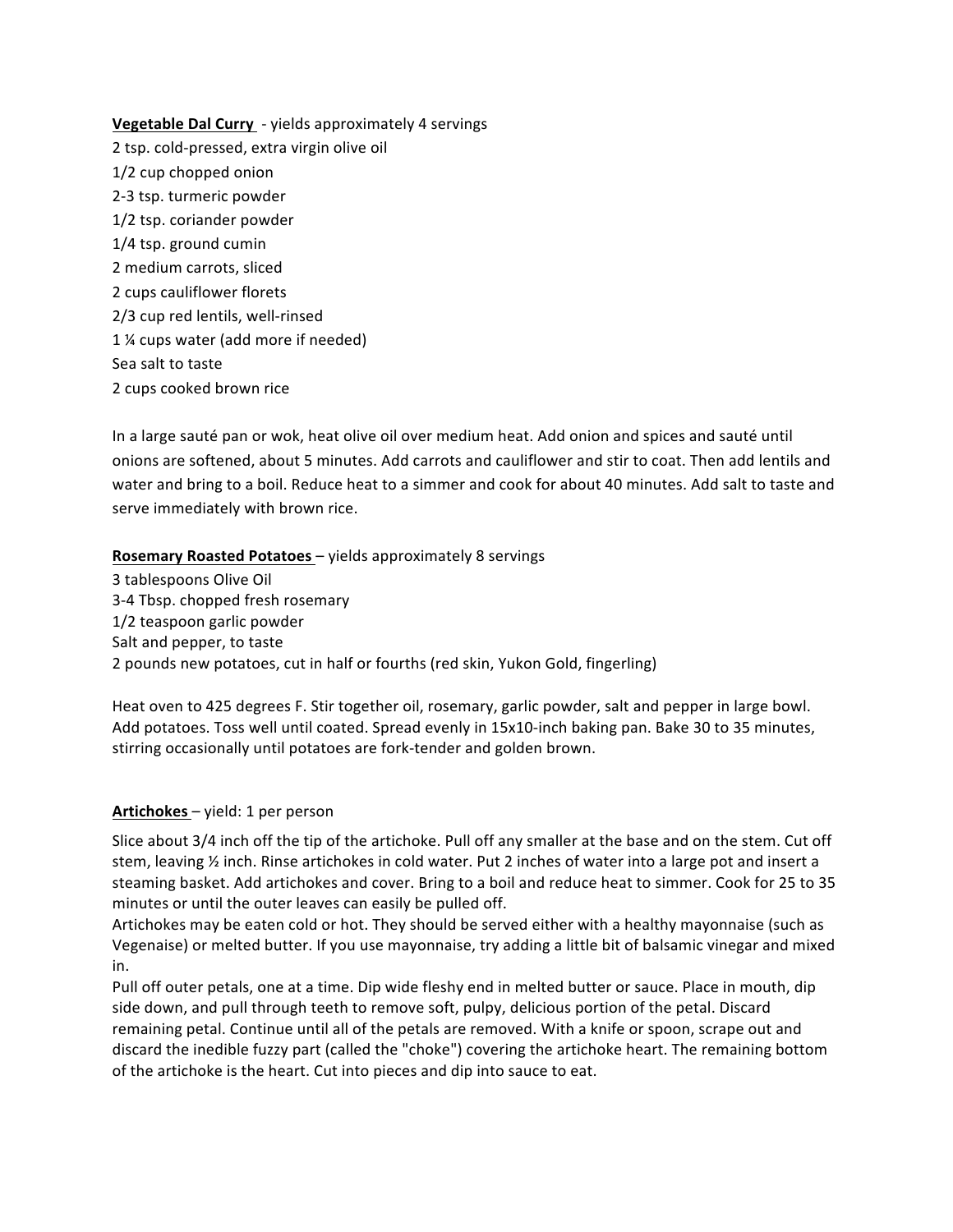#### **Cauliflower Leek Soup** – yields approximately 8 servings

- 2 large leeks (about  $1\frac{1}{2}$  lbs)
- 2 Tbsp. coconut or olive oil
- 1 large head cauliflower, divided into large florets
- 3 cups broth, chicken or vegetable stock, or water

1 cup (8 oz.) plain non-fat Greek style yogurt (gives a creamier taste without the extra calories) Salt and pepper to taste

Cut the leeks in half, lengthwise, and cut each half into  $\frac{1}{2}$  inch thick slices. Rinse well to remove any dirt stuck between the layers. Heat oil in a soup pot, and cook leeks over medium heat, stirring frequently until softened, but not browned. Add cauliflower and broth, stock, or water, and bring to a boil. Using broth or stock gives it a richer flavor. You may not need to use salt; taste carefully before adding salt. Lower heat to a simmer and cook until cauliflower is very soft. Remove from heat and allow to cool slightly. Using a blender or food processor, puree about % the soup in batches, and return to soup pot. Stir in yogurt and mix well to combine. Season to taste with salt and pepper. Gently reheat and serve. If you like a completely pureed soup, you may blend the entire pot, but it is nice to have some lumpier consistency.

#### **Sesame Broccoli with Garbanzo Beans** – yields approximately 6 servings

2 heads of broccoli (about 1 bunch) Salt to taste 2 Tbsp. olive oil 1 bunch green onions, sliced thin 3 cloves garlic, slivered 1 (15-oz) can garbanzo beans, drained and rinsed % tsp. turmeric 2 Tbsp. lemon juice 1 Tbsp. sesame seeds 1 Tbsp. sesame oil

Cut broccoli into bite-sized florets. Cut the stems into small pieces and peel if they are tough. You should have a total of 6-8 cups. In a large skillet, bring % cup water to boil. Add broccoli and sprinkle with salt. Cover and cook about 4 minutes, until broccoli is slightly tender but not soft. The water will have evaporated. Remove from pan to a serving dish. Add olive oil to the skillet and sauté garlic and green onions over low heat for 1minute. Add garbanzo beans and continue to sauté for about 4-5 minutes.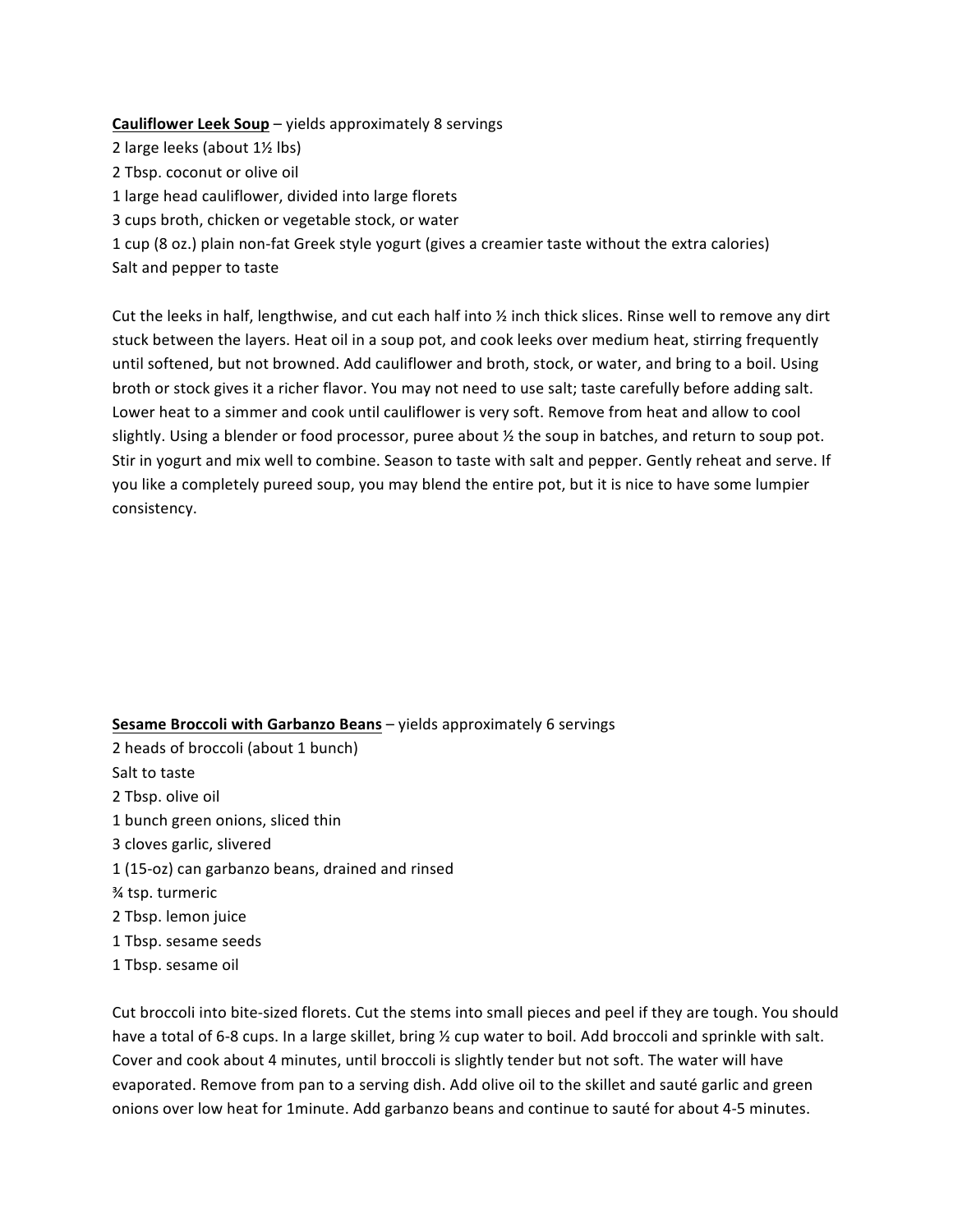Return broccoli to skillet, and add lemon juice and turmeric. Cook for 2 more minutes until broccoli is warmed. Sprinkle with sesame seeds and season to taste with salt and pepper. Return to serving dish and drizzle sesame oil over before serving.

### **Balsamic Mustard Vinaigrette Salad Dressing – yields 1 % cups dressing**

This is a basic vinaigrette that tastes yummy on all salads

1/4 cup balsamic vinegar  $1/4$  cup water 1 tsp. Dijon mustard Herbs (dried rosemary, oregano, basil, parsley, tarragon, or any herb of choice) to taste 1/3 cup cold-pressed, extra virgin olive oil  $1/3$  cup flaxseed oil (or use all olive oil) Sea salt to taste Freshly ground pepper to taste 1 clove garlic, minced

Measure all ingredients, except oils, into a jar with a tight-fitting lid. Shake vigorously or use a whisk. When well-combined, add oils and shake again. Store in refrigerator. Mixture will harden while refrigerated. Remove and allow to soften 5-10 minutes before using. Use this dressing for any salad or any veggie you wish. You may double the recipe to keep some at your work place for a quick salad dressing. Remember to store in refrigerator.

#### **Lemon Cream with Blackberries or Raspberries – yields 4 servings**

1 tablespoon grated lemon zest

1/4 cup fresh lemon juice

 $1/2$  cup honey

1 package (12 ounces) silken tofu, firm or extra-firm, drained

1 cup fresh blackberries or raspberries

Combine 2 1/2 teaspoons of the lemon zest, lemon juice, honey, and tofu in a blender.

Puree ingredients until smooth, scraping down sides of blender with rubber spatula as necessary. Divide lemon cream evenly among four bowls or serving glasses. Garnish each portion with berries and reserved lemon zest. Serve immediately or refrigerate. You can make the lemon cream in advance, cover it, and keep it in the refrigerator for three days

## **Scrambled Greens** - yields 1 serving

Increase the amounts as needed for more servings.

2 large eggs 1 tsp. olive or grapeseed oil salt and pepper to taste % tsp. dried basil or oregano or 1 Tbsp. if using fresh herbs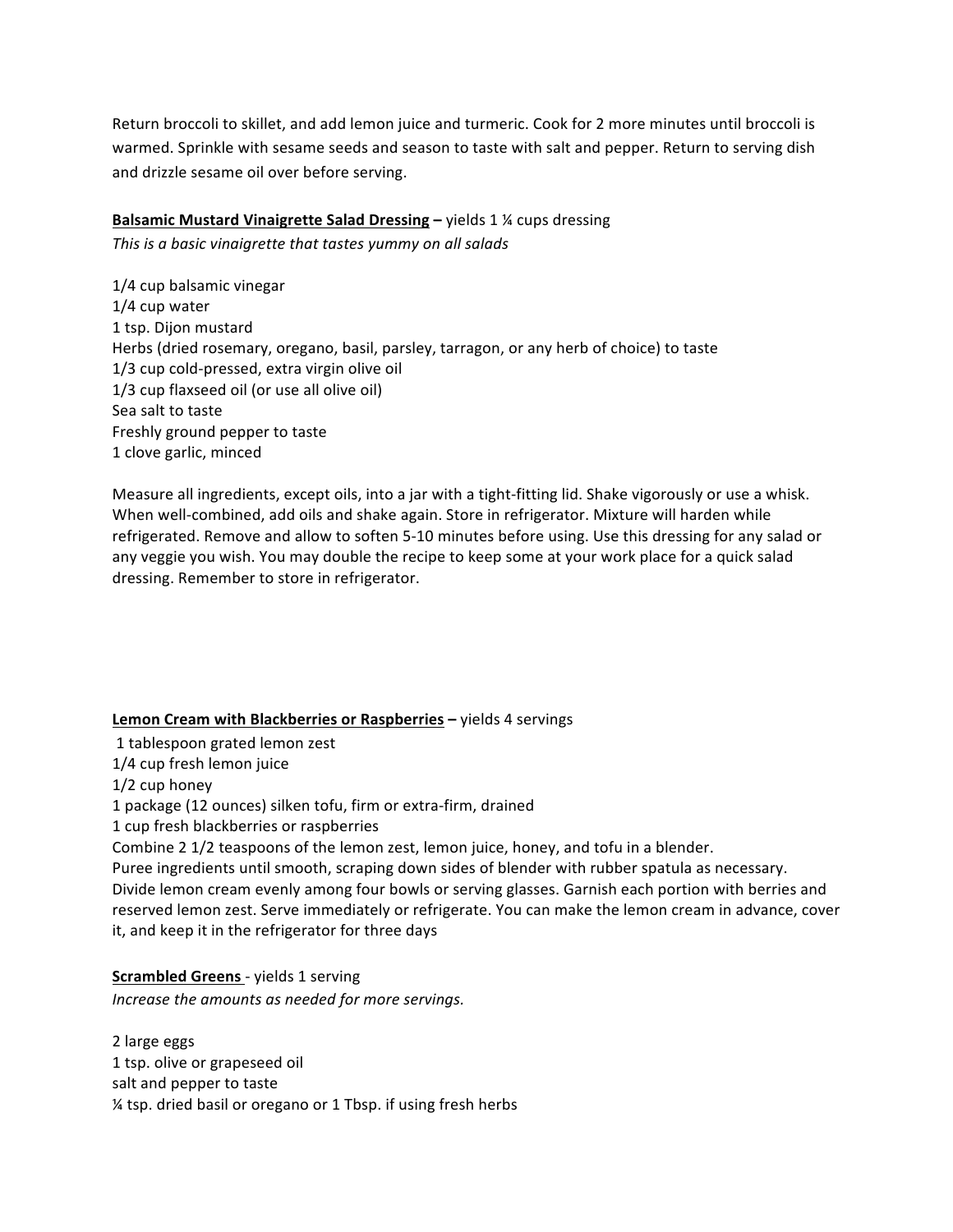$\frac{1}{2}$  % cup finely chopped kale or baby bok choy Watercress for garnish, optional

Beat eggs, salt and pepper, and basil or oregano in a small bowl. Heat a frying pan, over medium heat and add % tsp. oil and greens, cooking until greens have wilted, about 2-3 minutes. Turn onto a plate. Add remaining  $\frac{1}{2}$  tsp.. oil to frying pan and return to heat. Add eggs and let set for a moment; then stir while cooking for about 1 minute. Return greens to pan; mix and stir eggs and greens until cooked to your liking. Serve immediately, garnished with optional watercress.

Beans and Greens Soup with Rosemary – yields 6-8 servings 4 cups sliced yellow onions (approximately 3 onions)  $%$  cup extra virgin olive oil 3 garlic cloves, minced 2 cans white cannellini beans, drained 6 cups chopped greens such as escarole, spinach, bok choy, or kale 1 large branch fresh rosemary (6 to 7 inches) 2 quarts chicken stock or broth 1 bay leaf Salt and freshly ground black pepper to taste

In a large stockpot over low to medium heat, sauté the onions with the olive oil until the onions are translucent, 5 to10 minutes. Add the garlic and cook over low heat for 2 more minutes. Add the drained white beans, rosemary, chicken stock, and bay leaf. Cover, bring to a boil, and simmer for 30 to 40 minutes, until the beans are very soft. Remove the rosemary branch and the bay leaf. Pass the soup through the coarsest blade of a food mill, or place in the bowl of a food processor fitted with a steel blade and pulse until coarsely pureed. Return the soup to the pot to reheat and add greens, cooking until they are wilted. If you are using escarole or kale, they will need a few minutes longer than more tender greens. Season to taste with salt and pepper.

#### **Curried Vegetable Stew - yields 6 servings**

1 % Tbsp. coconut or olive oil 2 medium-large onions, diced 3 garlic cloves, minced 6 small new potatoes, unpeeled, washed and diced 4 medium carrots, scrubbed and sliced 2 cups water 1 small head cauliflower, broken into bite-sized pieces 1 bunch baby bok choy, chopped 2 cups fresh green beans, cut into 1 inch pieces (or 1 [10-oz.] package frozen cut green beans, thawed) 2-3 tsp. grated fresh ginger 1-2 tsp. curry (depending on your taste for curry!) 3 tsp. turmeric 1 (15-oz.) can lite coconut milk 1-2 Tbsp. red curry paste, for those who prefer a zippier taste! (optional) Salt to taste 1 $\frac{1}{2}$  cups frozen baby peas, thawed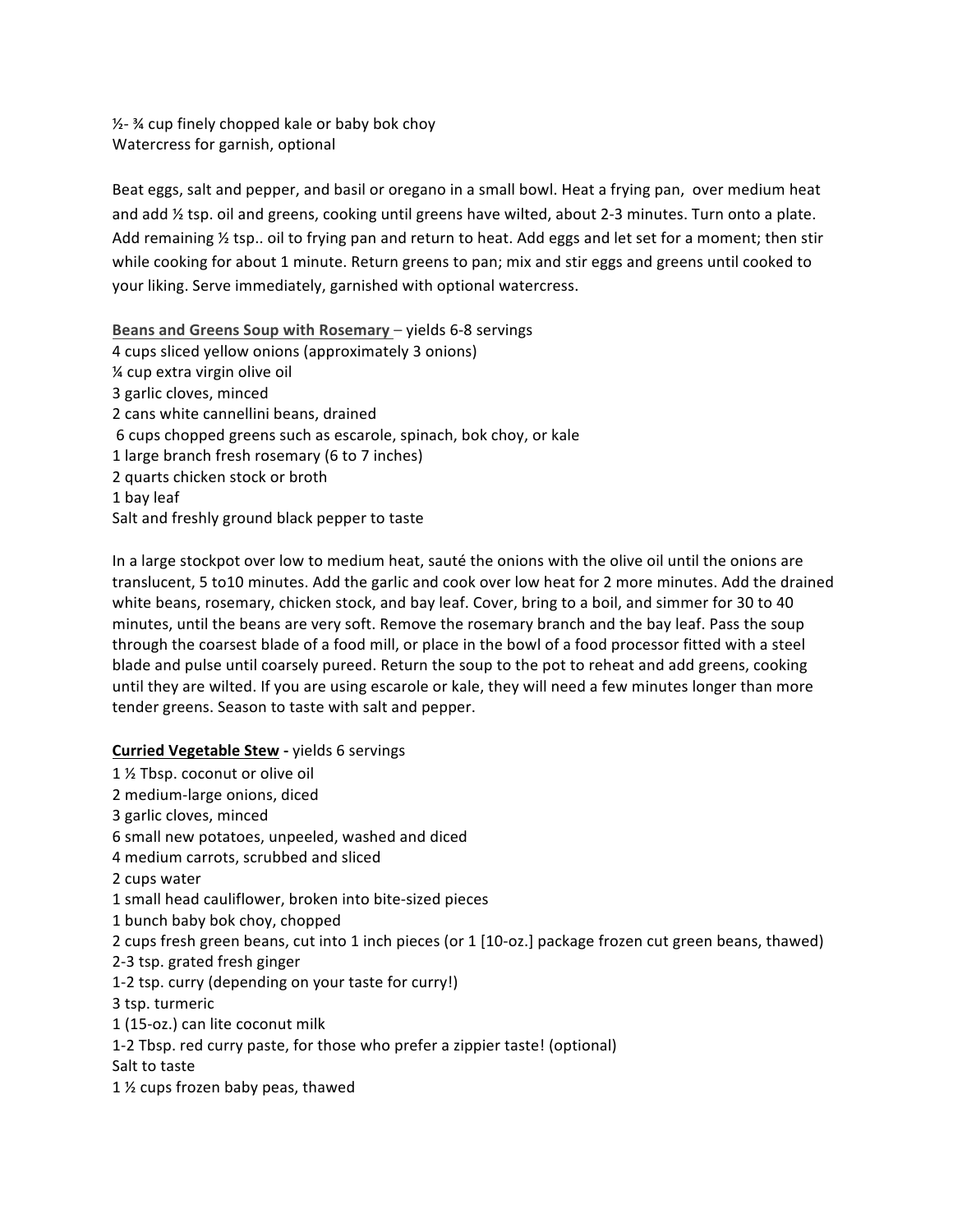Sauté onion in oil for 3-4 minutes over medium heat in a large, heavy soup pot. Add garlic and sauté another minute. Now add potatoes, carrots, and 2 cups water. Bring to a simmer and cover. Cook for about 10 minutes. Potatoes will not be fully cooked yet.

Add the cauliflower, bok choy, green beans, and spices. Cover and continue simmering gently for about 10-15 minutes, until veggies are tender. Mash some of the potatoes against the side of the pot to thicken it some. Now stir in the coconut milk and the curry paste if using, being sure that the paste is well mixed in. allow to sit for an hour or more to blend flavors. Just before serving, stir in defrosted baby peas and reheat, adding salt if needed.

#### **Orange, Roasted Beet, and Arugula Salad** – yields 6 servings

 $2$  large beets  $\overline{\phantom{a}}$ 1&navel&orange&&&&&&&&&&&&&&&&&&&&&&&&&&&&&&&&&&&&&&&&&&&&&&&&&&&&&&&&&&&&&&&&&&&&&&&&&&&&&&&&&&&&&&&&&&&&&&&&&&&&&&&&&&&&&&&&&&&&&&&&&&&&&&&&&&&&&&&&&&&&&&&&&&&&&&&&&&&&&&&&&&&&&&&&&&&&&&&&&&&&&&&&&&&&&&&&&&&&&&&&&& 1 Tbsp. olive oil 2 tsp. balsamic vinegar 3 Tbsp. orange juice 1 teaspoon Dijon mustard sprinkle of salt and freshly ground pepper 2 bunches arugula, washed well and dried 4ounces nonfat feta cheese, crumbled, optional

Preheat oven to 450 degrees. Wrap each beet in aluminum foil and place on a baking sheet. Roast for 40 to 50 minutes. Pierce with the tip of a sharp knife to test for tenderness. Remove from oven, and when cool enough to handle, rub off skins. Slice into chunks.

While beets are roasting, slice off ends of orange with a sharp knife. Peel and break into segments. Cut each segment into 2-3 pieces. Set aside.

**Lentil Soup** - yields 4 servings 2 cloves garlic, minced 1 medium onion, chopped 2 large carrots, sliced or chopped 2 stalks celery, chopped 1 % cups red and/or green lentils, well rinsed 2 quarts water or broth Pinch rosemary, thyme or any herbs of your choice 2 cups chopped bok choy Salt to taste

Combine first 6 ingredients and bring to boil. Add seasonings. Reduce heat to medium-low and simmer, partially covered, until lentils are soft. Green lentils need about 45 minutes to 1 hour, while red lentils only need 20-30 minutes. Puree half of the soup in the blender if you prefer a creamy soup.

#### **Roast Chicken with Rosemary**

1 whole chicken, rinsed under cool water Salt and pepper to taste 1 small whole onion 1/3 cup chopped fresh rosemary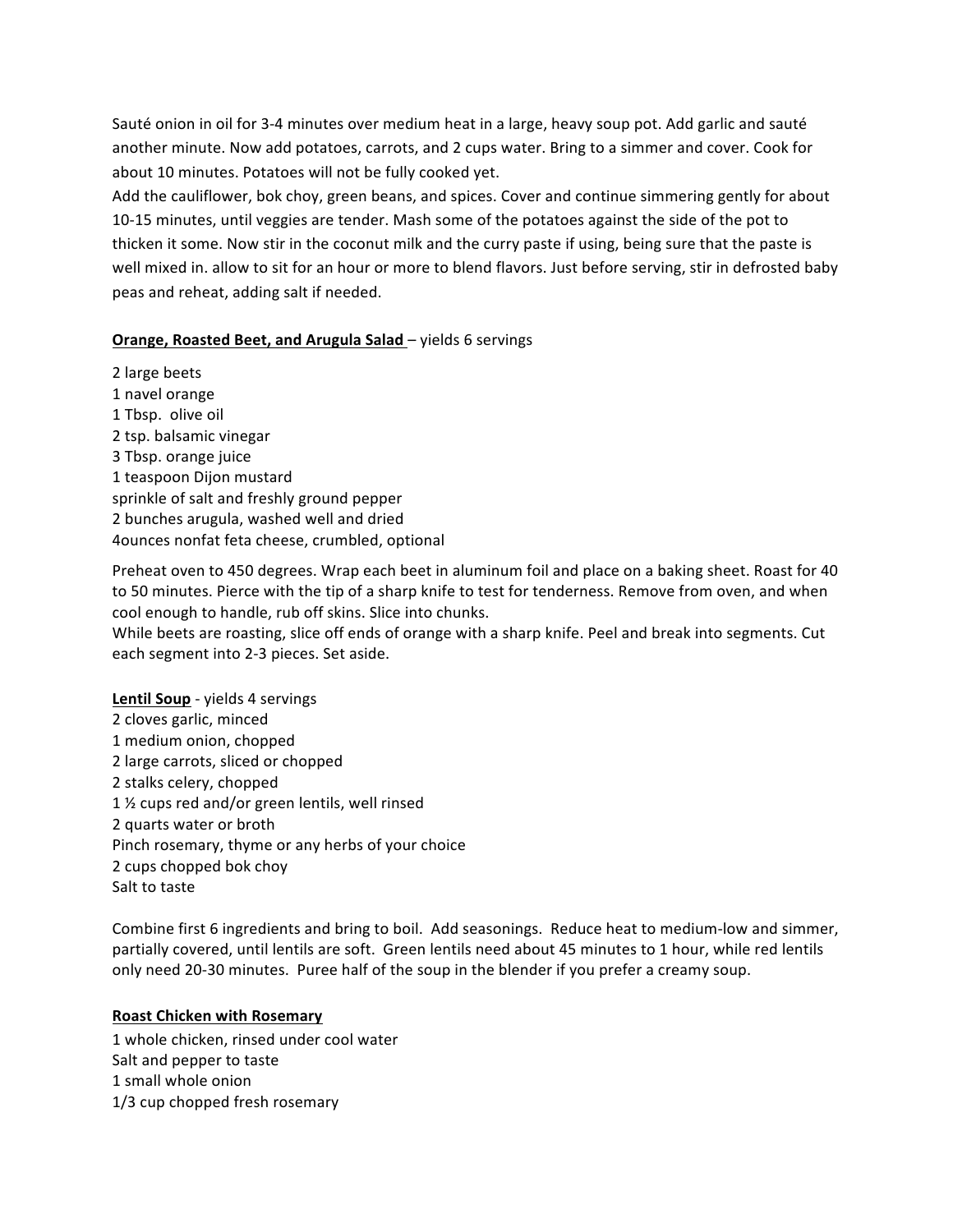Preheat oven to 425 degrees F. Season chicken with salt and pepper to taste. Put the onion in the cavity and rub rosemary inside the bird. Place chicken in a roasting pan, and roast in the preheated oven for 30 minutes. Turn down oven temperature to 325 and continue roasting until chicken is cooked through and juices run clear (30-60 minutes more). Cooking time will vary, depending on the size of the bird.

### **Stir-Fried Tofu with Ginger Broccoli** - yields approximately 4 servings

1 pound extra firm tofu 2 Tbsp. tamari (low sodium soy sauce) 3 Tbsp. olive oil, divided 1 bunch scallions, thinly sliced 2 tsp. peeled and minced fresh ginger 2 minced garlic cloves 1 Tbsp. arrowroot or cornstarch 1 Tbsp. dry sherry  $\frac{1}{2}$  tsp. cayenne or  $\frac{1}{4}$  tsp. hot-pepper flakes 2 cups broccoli florets 2 cups sliced mushrooms 1 red bell pepper cut into thin strips 1 tsp. sesame oil Sea salt and pepper to taste

Slice tofu into cubes. Toss with tamari soy sauce and set aside for 5-10 minutes. In a wok or large skillet, heat 1 Tbsp. oil over medium heat and add scallions, ginger, and garlic; stir-fry for 30 seconds. Drain tofu, reserving tamari, and add tofu, stir-frying for 2 more minutes. Remove from pan and set aside. Using a fork or small whisk, mix reserved tamari with arrowroot or cornstarch, sherry and cayenne in a small bowl. Set aside. Heat another 1 Tbsp. oil in wok over medium high, and add broccoli, mushrooms, and bell pepper, and stir-fry for 2 minutes. Add ¼ cup water and bring to boil. Cover wok and reduce heat to low, simmering vegetables about 5 minutes until slightly tender. Return tofu to wok. Stir reserved tamari mixture into wok and cook over medium heat until thickened and thoroughly heated; do not overcook vegetables. Add sesame oil, salt and pepper to taste and adjust seasonings if you desire a spicier dish. Serve immediately or make ahead and refrigerate until ready to serve. Reheat carefully; flavors are enhanced when the dish sits overnight.

### **Rosemary Roasted Cauliflower & Pine Nuts - yields approximately 5 servings**

Adapted from "Chakra Foods for Optimum Health" by Deanna Minich, PhD., CN, Conari Press; San *Francisco,!2009.!*

1 head cauliflower, broken into florets 2 cloves of garlic, peeled and minced 2 Tbsp. extra virgin olive oil 1 Tbsp. fresh rosemary, finely chopped  $\frac{1}{2}$  cup raw pine nuts Sea salt and fresh-ground pepper to taste

Preheat oven to 425°. Place cauliflower florets in a large mixing bowl. Add garlic and stir throughout. Pour in olive oil and ensure that all cauliflower pieces are drizzled with oil. Sprinkle with rosemary, pine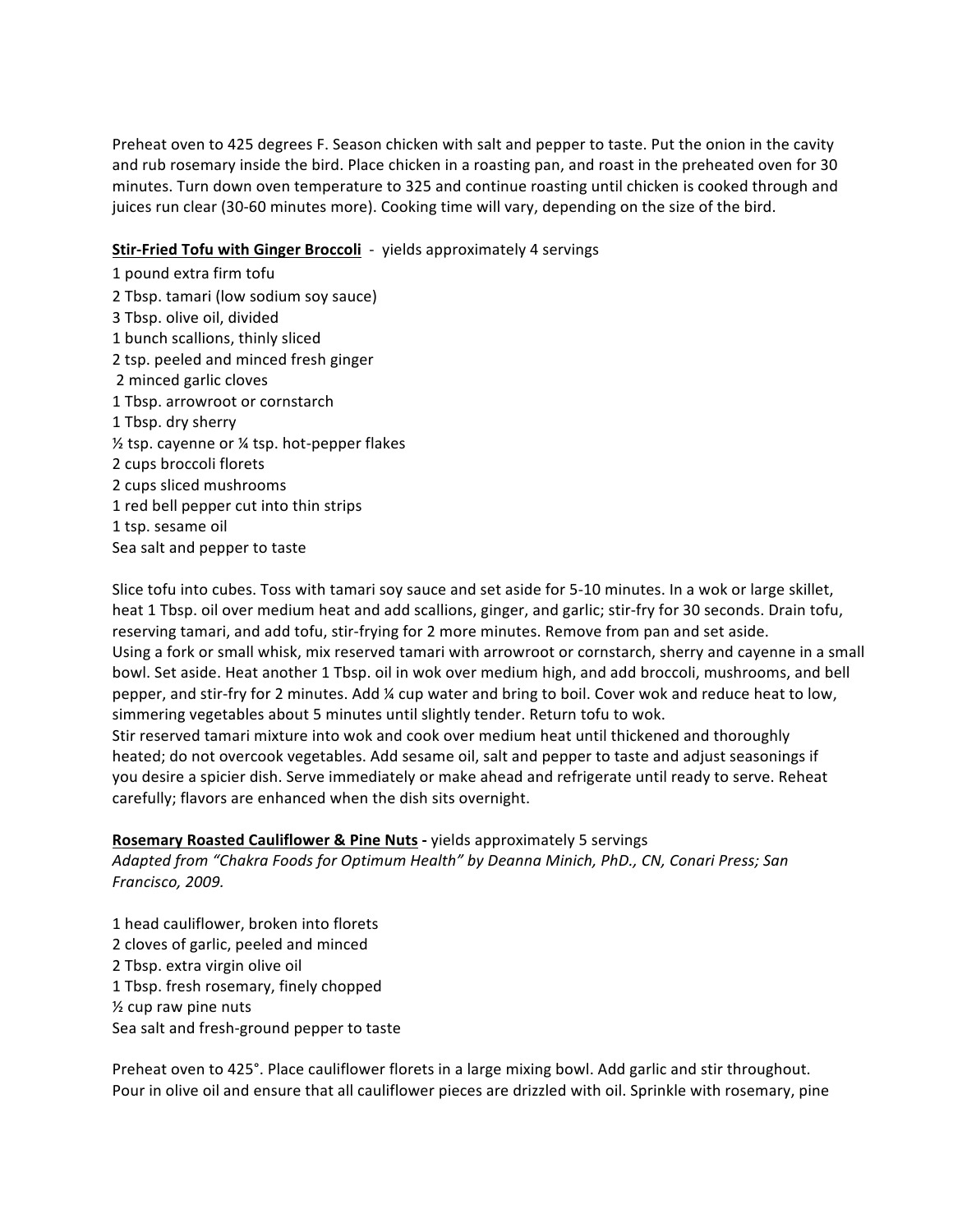nuts, salt, and pepper. Transfer mixture evenly onto baking sheet and set, uncovered, in oven at 425° for 20-25 minutes or until the top and edges of cauliflower are lightly brown. You may stir about half way through if they are becoming too brown. Serve immediately.

**Quinoa Salad** – yields 8-10 Servings 1 % cups quinoa, rinsed several times 3 cups water, or chicken broth or vegetable broth (or a combination) 1 cup fresh or frozen peas (frozen baby peas should be just defrosted) 3 cups chopped broccoli, raw or lightly steamed  $\frac{1}{2}$  cup chopped red onion 1 can or jar artichoke hearts, drained and cut in half 1 red or yellow bell pepper, chopped 1 pint cherry tomatoes  $\frac{1}{2}$  cup chopped black olives (optional)  $1/3$  cup olive oil 2 Tbsp. balsamic vinegar or lemon juice 1 or 2 crushed garlic cloves 2-4 Tbsp. fresh dill, chopped (or 1 Tbsp. dried dill) 2 Tbsp. chopped fresh parsley salt and pepper to taste

Rinse quinoa well (quinoa tastes bitter if not well rinsed). Bring 3 cups water or broth to a boil. Add rinsed quinoa and bring back to boil. Simmer uncovered for about 15 minutes until liquid is well absorbed. Transfer to large bowl with a small amount of olive oil to prevent sticking, and allow to cool. In the meantime, mix together remaining oil, vinegar or lemon juice, parsley, and garlic in a small bowl. Add veggies to quinoa and toss well with dressing mixture, dill, salt and pepper. Chill before serving.

#### **Tempeh Stir-Fry** - yields 4 servings

- % cup creamy unsweetened peanut butter
- 3 Tbsp. wheat-free tamari (soy sauce), divided
- 2 Tbsp. rice vinegar (unsweetened)
- 1 Tbsp. olive or coconut oil, divided
- 2 8-oz. packages soy tempeh, cut into 1-in. pieces
- 4 garlic cloves, minced
- 1 lb. white mushrooms, sliced
- 1 bunch scallions, cut into 1-in. pieces
- 2 red bell peppers, cut into thin strips

Combine peanut butter with 2 Tbsp. of the tamari soy sauce and the vinegar in a small bowl, and stir until smooth.

Heat  $\frac{1}{2}$  Tbsp. of the oil in a large non-stick skillet or wok over high heat. Add tempeh and cook, stirring frequently, until golden, about 4 minutes. Add remaining Tbsp. soy sauce and toss to coat. Transfer tempeh to a plate.

Heat remaining % Tbsp. oil in the same skillet over medium-high heat; add garlic and cook 30 seconds. Add mushrooms, scallions and bell peppers; cook until the vegetables are crisp-tender, about 4 minutes. Add tempeh and peanut butter mixture, toss until all ingredients are well coated and serve.

**Roasted Brussels Sprouts - yields approximately 4 servings**